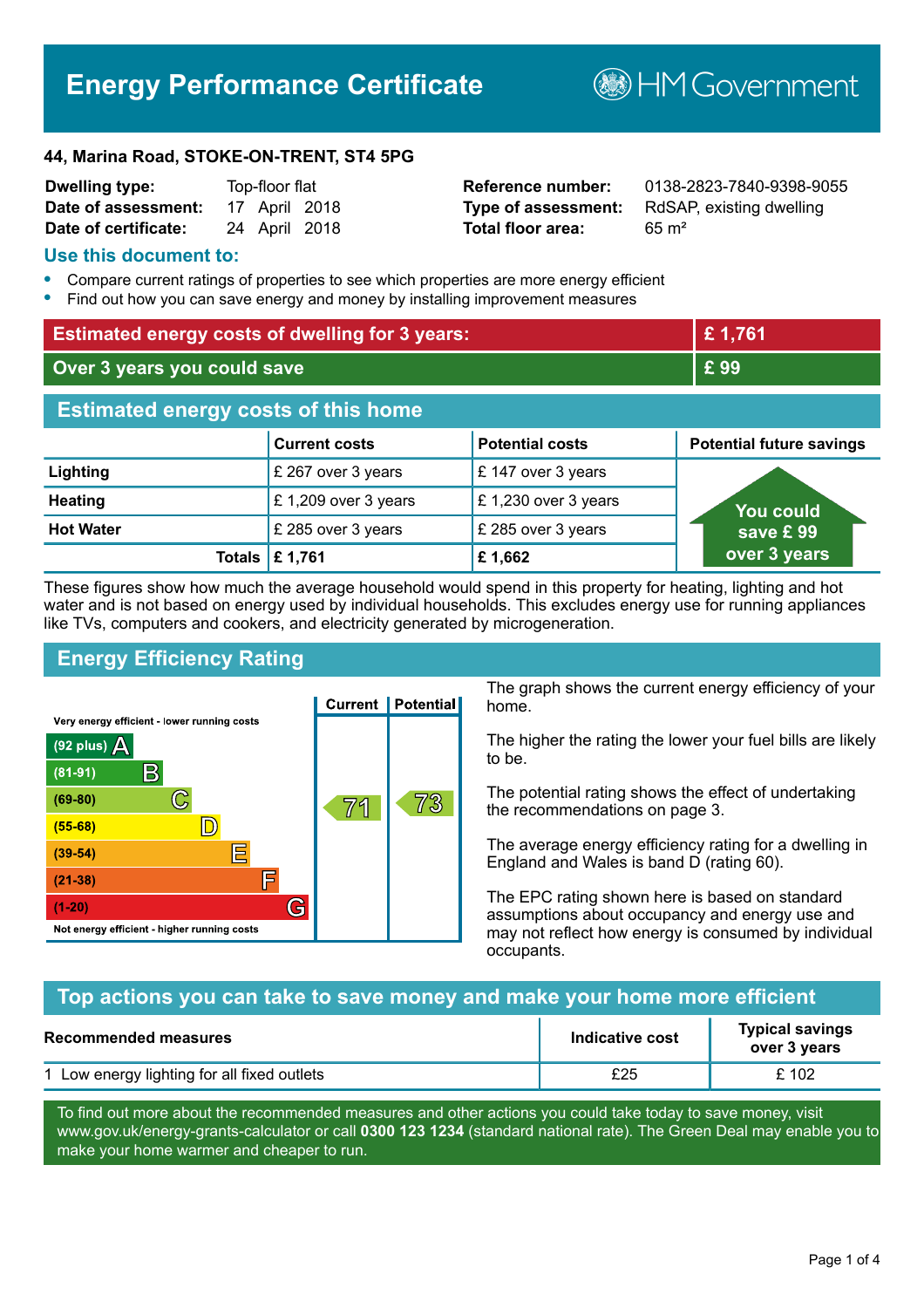### **Summary of this home's energy performance related features**

| <b>Element</b>        | <b>Description</b>                          | <b>Energy Efficiency</b> |
|-----------------------|---------------------------------------------|--------------------------|
| Walls                 | Cavity wall, filled cavity                  | ★★★☆☆                    |
| Roof                  | Pitched, 250 mm loft insulation             | ★★★★☆                    |
| Floor                 | To unheated space, no insulation (assumed)  |                          |
| Windows               | Fully double glazed                         | ★★★☆☆                    |
| Main heating          | Boiler and radiators, mains gas             | ★★★★☆                    |
| Main heating controls | Programmer, room thermostat and TRVs        | ★★★★☆                    |
| Secondary heating     | Room heaters, electric                      |                          |
| Hot water             | From main system                            | ★★★★☆                    |
| Lighting              | Low energy lighting in 17% of fixed outlets | ★★☆☆☆                    |

Current primary energy use per square metre of floor area: 200 kWh/m² per year

The assessment does not take into consideration the physical condition of any element. 'Assumed' means that the insulation could not be inspected and an assumption has been made in the methodology based on age and type of construction.

#### **Low and zero carbon energy sources**

Low and zero carbon energy sources are sources of energy that release either very little or no carbon dioxide into the atmosphere when they are used. Installing these sources may help reduce energy bills as well as cutting carbon. There are none provided for this home.

#### **Your home's heat demand**

For most homes, the vast majority of energy costs derive from heating the home. Where applicable, this table shows the energy that could be saved in this property by insulating the loft and walls, based on typical energy use (shown within brackets as it is a reduction in energy use).

| <b>Heat demand</b>           | <b>Existing dwelling</b> | Impact of loft<br>insulation | Impact of cavity<br>wall insulation | Impact of solid<br>wall insulation |
|------------------------------|--------------------------|------------------------------|-------------------------------------|------------------------------------|
| Space heating (kWh per year) | 5.146                    | N/A                          | N/A                                 | N/A                                |
| Water heating (kWh per year) | .999                     |                              |                                     |                                    |

You could receive Renewable Heat Incentive (RHI) payments and help reduce carbon emissions by replacing your existing heating system with one that generates renewable heat, subject to meeting minimum energy efficiency requirements. The estimated energy required for space and water heating will form the basis of the payments. For more information, search for the domestic RHI on the www.gov.uk website.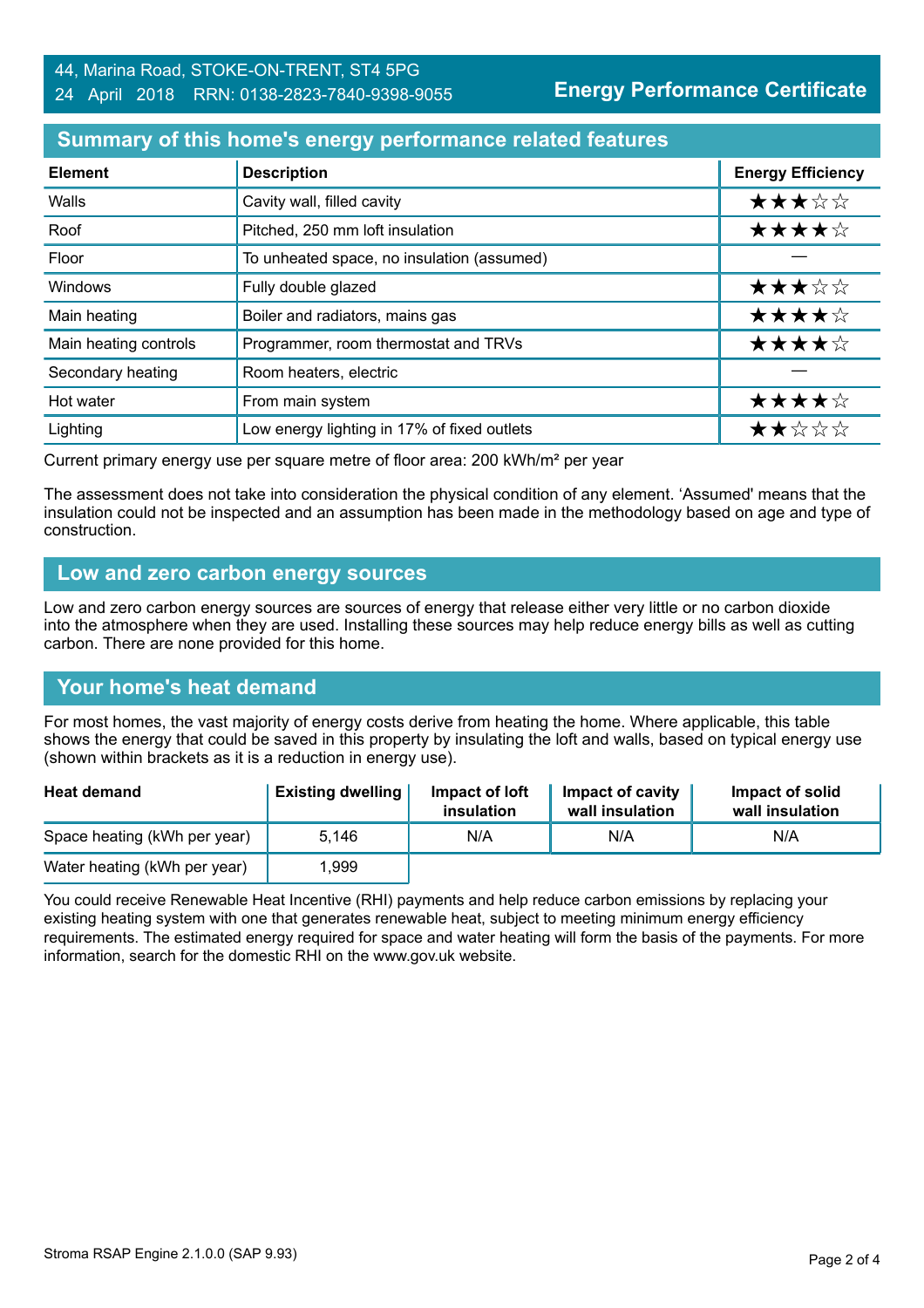#### 44, Marina Road, STOKE-ON-TRENT, ST4 5PG 24 April 2018 RRN: 0138-2823-7840-9398-9055

#### **Recommendations**

The measures below will improve the energy performance of your dwelling. The performance ratings after improvements listed below are cumulative; that is, they assume the improvements have been installed in the order that they appear in the table. Further information about the recommended measures and other simple actions you could take today to save money is available at www.gov.uk/energy-grants-calculator. Before installing measures, you should make sure you have secured the appropriate permissions, where necessary. Such permissions might include permission from your landlord (if you are a tenant) or approval under Building Regulations for certain types of work.

| <b>Recommended measures</b>               | Indicative cost | <b>Typical savings</b><br>per year | <b>Rating after</b><br>improvement |
|-------------------------------------------|-----------------|------------------------------------|------------------------------------|
| Low energy lighting for all fixed outlets | £25             | £ 34                               | C73                                |

# **Opportunity to benefit from a Green Deal on this property**

Green Deal Finance allows you to pay for some of the cost of your improvements in instalments under a Green Deal Plan (note that this is a credit agreement, but with instalments being added to the electricity bill for the property). The availability of a Green Deal Plan will depend upon your financial circumstances. There is a limit to how much Green Deal Finance can be used, which is determined by how much energy the improvements are estimated to **save** for a 'typical household'.

You may be able to obtain support towards repairs or replacements of heating systems and/or basic insulation measures, if you are in receipt of qualifying benefits or tax credits. To learn more about this scheme and the rules about eligibility, call the Energy Saving Advice Service on **0300 123 1234** for England and Wales.